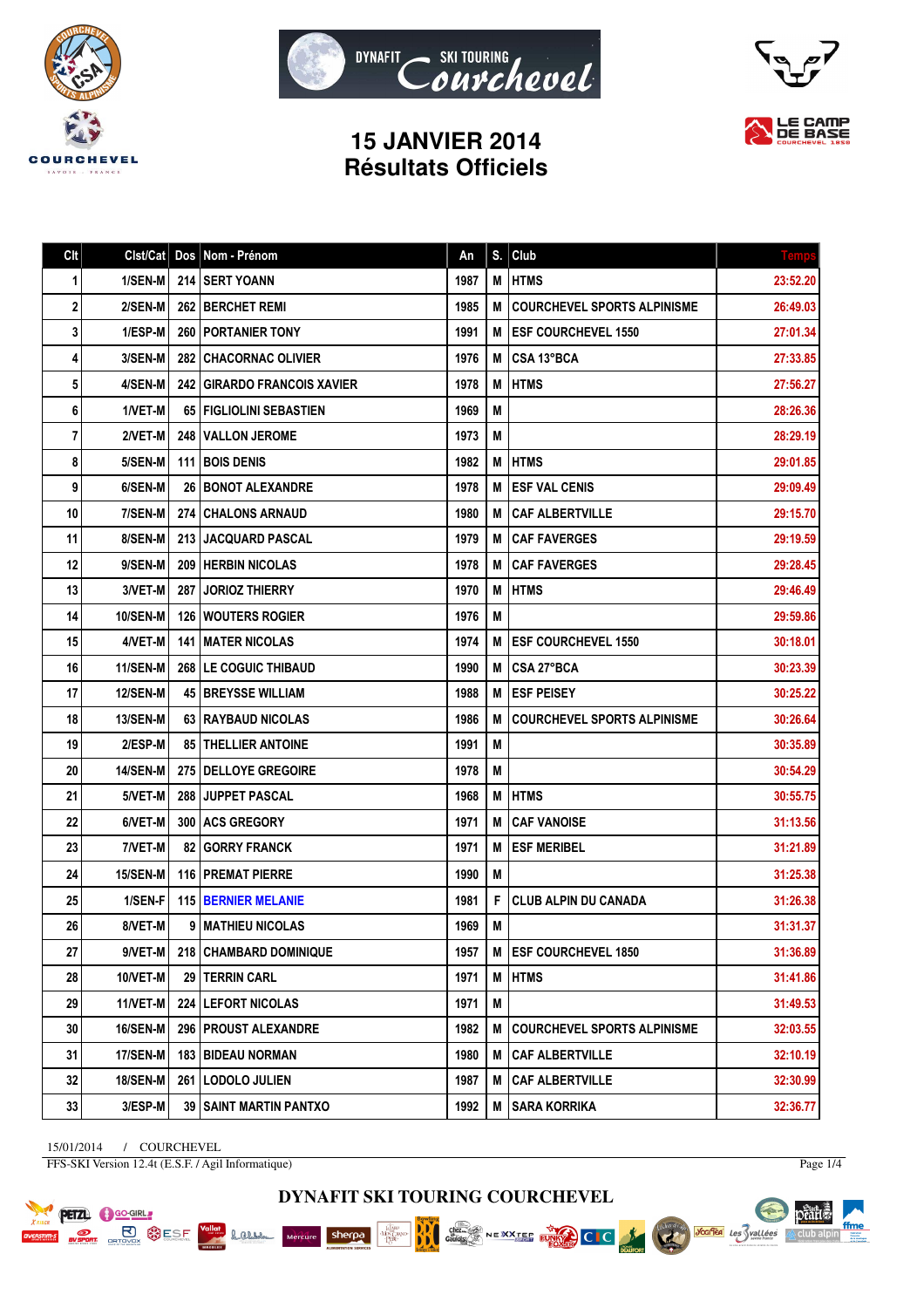| Cl <sub>t</sub> |                 |     | Cist/Cat   Dos   Nom - Prénom    | An   | S. | Club                                | <b>Temps</b> |
|-----------------|-----------------|-----|----------------------------------|------|----|-------------------------------------|--------------|
| 34              | <b>12/VET-M</b> |     | <b>23 I DURAND DENIS</b>         | 1961 | M  | <b>ESF MERIBEL</b>                  | 32:37.02     |
| 35              | 2/SEN-F         |     | <b>117   MATHIEU MARION</b>      | 1979 | F  |                                     | 32:40.48     |
| 36              | 13/VET-M        |     | <b>110   FERVENTIN STEPHANE</b>  | 1967 | М  | <b>CAF FAVERGES</b>                 | 32:51.57     |
| 37              | 14/VET-M        |     | <b>195 I JEANNEY DIDIER</b>      | 1974 | M  |                                     | 33:36.48     |
| 38              | <b>19/SEN-M</b> | 270 | <b>BRAS CLEMENT</b>              | 1985 | M  | <b>COURCHEVEL SPORTS ALPINISME</b>  | 33:59.19     |
| 39              | 15/VET-M        |     | <b>246 LORON FRANCK</b>          | 1962 | M  |                                     | 34:02.33     |
| 40              | <b>20/SEN-M</b> |     | 55 REAU DENIS                    | 1977 | М  | CSA 13°BCA                          | 34:12.28     |
| 41              | 3/SEN-F         |     | <b>42 LE ROUX CHARLOTTE</b>      | 1990 | F  | <b>ESF GRAND BORNAND</b>            | 34:17.63     |
| 42              | 4/ESP-M         |     | 219   AZNAR JORDI                | 1992 | M  |                                     | 34:40.53     |
| 43              | 21/SEN-M        | 192 | CASACCIA FILIPPO                 | 1984 | М  |                                     | 35:05.87     |
| 44              | 4/SEN-F         |     | <b>118   ROMANET FLORA</b>       | 1988 | F  | <b>ESF MONTALBERT</b>               | 35:06.39     |
| 45              | 1/MIN-M         | 153 | CERUTTI HUGO                     | 2000 | M  |                                     | 35:12.51     |
| 46              | 16/VET-M        | 285 | LAPPRAND PIERRE                  | 1958 | М  | <b>FAVERGES</b>                     | 35:21.72     |
| 47              | 1/VET-F         |     | <b>175   LATHURAZ VERONIQUE</b>  | 1968 | F  |                                     | 35:28.02     |
| 48              | 17/VET-M        |     | <b>61 BAUDIN ERIC</b>            | 1961 | М  | <b>ASSO COMMERCANT DU HAMEAU DU</b> | 35:31.43     |
| 49              | <b>22/SEN-M</b> | 163 | <b>GAUTHIER LILIAN</b>           | 1979 | M  |                                     | 35:32.20     |
| 50              | 18/VET-M        | 179 | <b>GRANGER JEAN MARC</b>         | 1962 | M  |                                     | 35:46.56     |
| 51              | <b>23/SEN-M</b> | 172 | <b>I PINOT ANDRE</b>             | 1979 | M  | CSA 13°BCA                          | 36:08.04     |
| 52              | <b>24/SEN-M</b> | 24  | <b>OLINGER MAEL</b>              | 1987 | М  | <b>VANOISE TARENTAISE</b>           | 36:18.96     |
| 53              | <b>25/SEN-M</b> |     | 210   VIEUX JEANTON GUILLAUME    | 1983 | M  |                                     | 36:28.33     |
| 54              | 1/ESP-F         |     | <b>186   RENOTON LAURIE</b>      | 1992 | F  | <b>COURCHEVEL SPORTS ALPINISME</b>  | 36:52.93     |
| 55              | <b>26/SEN-M</b> | 247 | CHAPUIS MICKAEL                  | 1985 | M  |                                     | 37:15.23     |
| 56              | <b>27/SEN-M</b> |     | 243 HAPDEY RICHARD               | 1982 | M  |                                     | 37:16.29     |
| 57              | 5/ESP-M         |     | 234   FLANDRE THEO               | 1992 | M  |                                     | 37:19.59     |
| 58              | <b>28/SEN-M</b> | 171 | <b>CALLIES GABRIEL</b>           | 1979 | M  |                                     | 37:24.49     |
| 59              | 2/VET-F         |     | <b>185 BAU GERALDINE</b>         | 1970 | F  |                                     | 37:28.79     |
| 60              | 19/VET-M        |     | 140 BUFFET CLAUDE                | 1952 | М  | <b>LES CHAMOS</b>                   | 37:29.64     |
| 61              | 20/VET-M        |     | 221   BETEND DENIS               | 1955 | M  | <b>CAF FAVERGES</b>                 | 38:11.98     |
| 62              | 21/VET-M        |     | <b>133 CATEAU CHRISTIAN</b>      | 1970 | M  |                                     | 38:18.38     |
| 63              | 6/ESP-M         |     | <b>113 VOIRIN LEO</b>            | 1993 | M  | <b>ESF COURCHEVEL 1550</b>          | 38:32.10     |
| 64              | 5/SEN-F         |     | 100 DOIX SEVERINE                | 1976 | F  | <b>ESF COURCHEVEL 1850</b>          | 38:38.03     |
| 65              | <b>29/SEN-M</b> |     | <b>46   MIGLIORI JULIEN</b>      | 1980 | М  | <b>TRI07</b>                        | 38:41.21     |
| 66              | 1/CAD-M         |     | 252 ALDA TITOUAN                 | 1998 | M  |                                     | 38:54.18     |
| 67              | 22/VET-M        |     | 267 SULLICE JEAN MARC            | 1964 | M  |                                     | 39:18.67     |
| 68              | 7/ESP-M         |     | <b>215   CHAMPCANG ALEXANDRE</b> | 1991 | Μ  |                                     | 39:24.81     |
| 69              | 23/VET-M        |     | <b>36 CHEVASSU DAVID</b>         | 1970 | M  |                                     | 39:25.15     |
| 70              | <b>24/VET-M</b> |     | 259 GILLIES BRIAN                | 1966 | M  |                                     | 39:27.31     |
| 71              | 25/VET-M        | 21  | <b>CASSEN LUDO</b>               | 1967 | M  |                                     | 39:33.55     |

15/01/2014 / COURCHEVEL FFS-SKI Version 12.4t (E.S.F. / Agil Informatique)

Page 2/4

## **DYNAFIT SKI TOURING COURCHEVEL**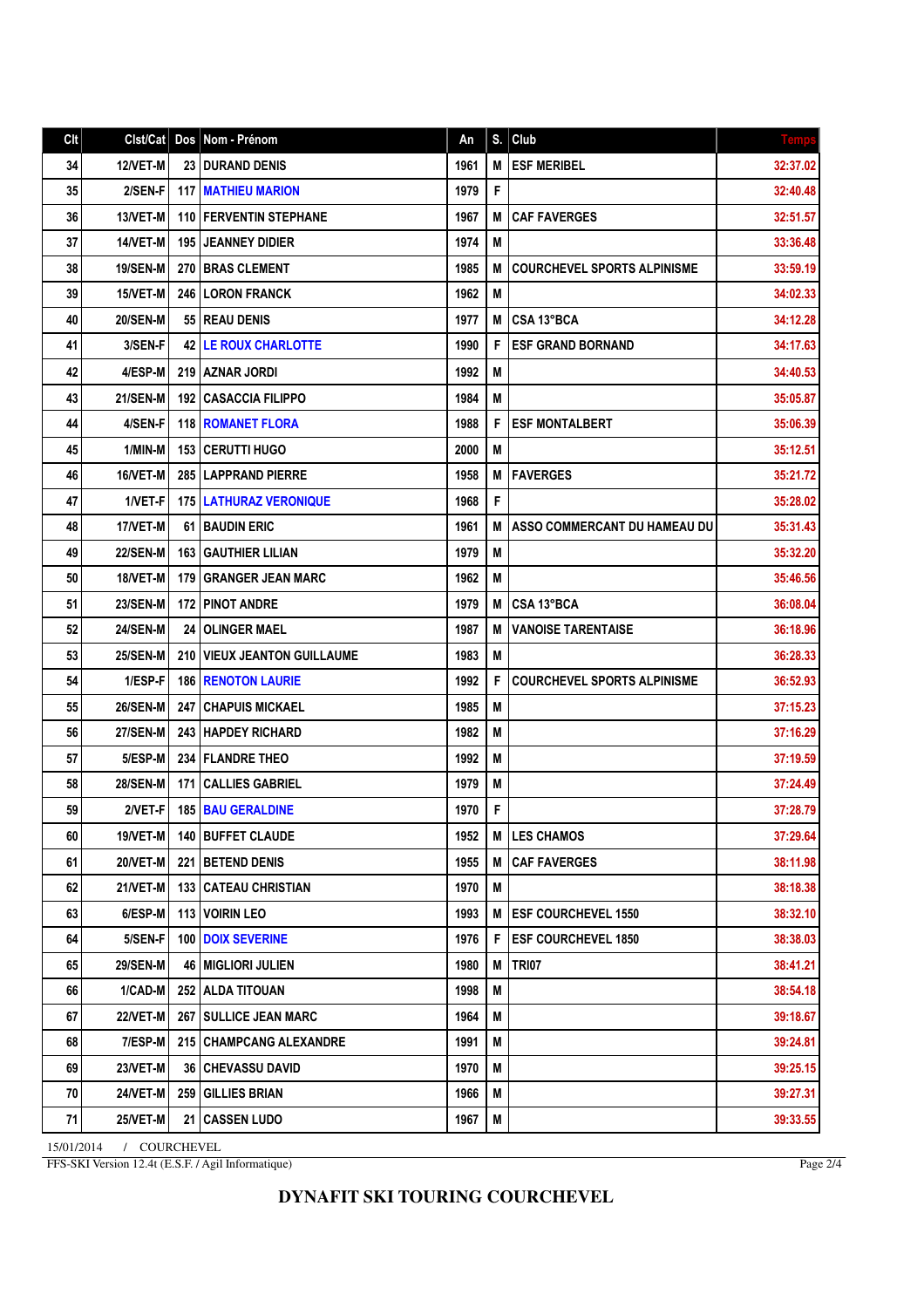## Clt Clst/Cat Dos Nom - Prénom An S. Club 72 26/VET-M 283 AMIEZ STEPHANE 1968 M ESF PRALOGNAN 39:38.52 73 6/SEN-F 41 VION CHARLINE 1990 F ESF PRALOGNAN 6/SEN-F 41 VION CHARLINE 74 27/VET-M 194 BRJERLEY BEN 1972 M 40:34.08 75 3/VET-F 257 BARTNIKI MIREILLE 1970 F HTMS 1970 1971 1970 175 40:38.17 76 30/SEN-M 93 GUYON THOMAS 1975 M CAF NICE 1975 M CAF NICE 77 4/VET-F 53 BARIOZ SANDRINE 1965 F ESF CHAMPAGNY 40:52.74 78 31/SEN-M | 155 MALAVAL SEBASTIEN | 1976 | M | 1976 | M | 1976 | M | 11:07.54 79 28/VET-M 22 MUGNIER PHILIPPE 1959 M ESF COURCHEVEL 1850 41:11.05 80 7/SEN-F 280 HENRION ANNE MARIE 1981 F CAF ALBERTVILLE 1981 F 1981 41:13.85 81 8/SEN-F 83 CHIRON DELPHINE 1981 F 1981 F 41:15.15 82 29/VET-M 37 CHRETIEN FLORENT 1972 M 41:23.98 83 30/VET-M 161 BELLM RAY 1950 M 41:44.10 84 31/VET-M 239 FOURNIER THIERRY 1962 M 41:52.27 85 9/SEN-F 137 LE ROUX PAULINE 1990 F ESF COURCHEVEL 1650 1990 | 42:13.67 86 32/VET-M 202 DOIX PHILIPPE 1947 M ESF COURCHEVEL 1850 2000 1947 M 87 32/SEN-M 49 ESTORC VINCENT 1982 M 382 M ESF COURCHEVEL 1550 88 33/SEN-M 225 COENRGETS EDOUARD 1979 M 43:45.29 43:45.29 89 33/VET-M 44 ALDA CYRILLE 1968 M 43:56.33 90 | 10/SEN-F 66 PELLICANO MELINA | 1987 | F CAF ALBERTVILLE | 44:07.36 91 34/SEN-M 52 RICHARD LAURENT 1979 M 44:12.52 92 35/SEN-M 134 HIU ADRIAN 198 1977 M 44:15.05 93 36/SEN-M 211 CARRE JEAN RODOLPHE 1982 M 45:03.98 94 34/VET-M 273 RASTELLO CHRISTIAN 1956 M ESF MERIBEL 45:32.22 95 35/VET-M 269 MONGELLAZ CHRISTOPHE 1967 M CAF VANOISE 1967 M CAF VANOISE 96 8/ESP-M 99 BULTEAU PAUL 1992 M 46:58.86 97 36/VET-M 256 GAULD STANLEY 1947 M A 47:08.56 47:08.56 98 5/VET-F 272 DEVILLE CORINNE 1963 F 2006 1963 1964 1963 1971 19647:26.07 99 37/SEN-M 226 ELDRIDGE JONNY 1986 M 47:28.36 AM 47:28.36 100 37/VET-M 16 CLEVELY RUPERT 1957 M 37/VET-M 47:34.68 101 11/SEN-F 217 BEIRNE CLAIRE 1984 F 36.20 1984 F 47:36.20 102 38/VET-M 200 EMERIAT JEF 1967 M 49:13.17 103 12/SEN-F 245 O'BRIEN JOANNA 1983 F 49:46.52 104 9/ESP-M 72 MEARCEPOIL JOSEPH 1993 M ESF LA BRESSE 51:40.58 105 6/VET-F 187 CHIAPACE LISBONNE AGNES 1970 F 1970 F S1:42.14 106 39/VET-M 236 REY PATRICE 1967 M COURCHEVEL SPORTS ALPINISME 1967 107 | 13/SEN-F | 92 | NELSON KATY | 1988 | F | 1988 | F | 52:36.90 | 52:36.90 | 52:36.90 | 52:36.90 | 52:36.90 108 40/VET-M 40 ANDREWS MARTIN 1963 M PEAK SKI HOLIDAYS 1963 M PEAK SKI HOLIDAYS 109 41/VET-M 69 PERROT JEAN YVES 1947 M 54:03.02

15/01/2014 / COURCHEVEL FFS-SKI Version 12.4t (E.S.F. / Agil Informatique)

Page 3/4

## **DYNAFIT SKI TOURING COURCHEVEL**